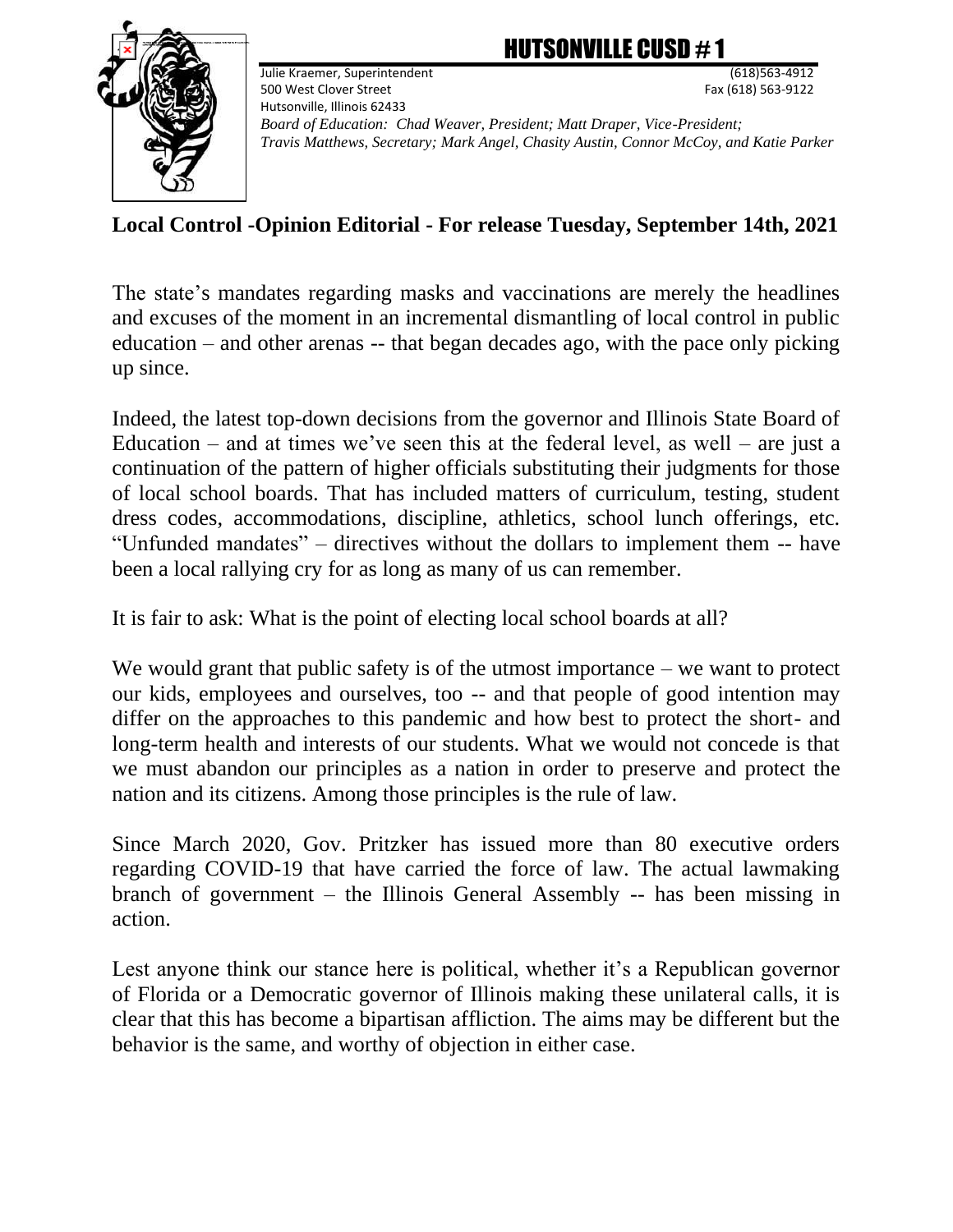Indeed, it is impossible to believe that governing by executive order is what this nation's Founders had in mind when they were forming our nation. Not only have school boards been made irrelevant, but evidently legislatures have been, too. This is not what we teach our students in regards to how our republic is supposed to work. We may not always agree with the legislative outcome, but at least our timetested processes have been respected.

Meanwhile, federal and state law are abundantly clear as to where the authority lies in regards to public education: "Parents have the primary responsibility for the education of their children," while other public and even private jurisdictions "have the primary responsibility for supporting that parental role."

Gov. Pritzker himself once subscribed to that view. As recently as July, he stated that "families should be involved in making decisions for their own families. And, school districts and school boards will make decisions for the schools within their districts."

Evidently, the Governor and ISBE really don't believe this.

Meanwhile, those of us who took the governor at his word are now dismissed and derided as an extreme minority, the enemies of science and compassion.

First, too many of our state leaders mistake compliance with agreement and consent. More of us than they apparently wish to admit have serious misgivings about how decisions are being made in Springfield.

As for the science, it – or at least the communication of it from the CDC and others – has been inconsistent, at best. Finally, who's really being punitive here – and to schoolchildren, not adults – when the consequences of not falling in line are to make high school diplomas worthless, or deny funding, or prevent students from participating in athletics? It is precisely because we *do care* about our young people that we are sparing them these threatened punishments.

In short, may Springfield forgive those of us who have come to view it as less a partner than an adversary in the education of our children.

To say this is a challenging and unprecedented time understates it, but the zig-zag nature of decision-making out of Springfield has made it far more difficult to manage our classrooms, our schools, and our districts, creating unnecessary conflict in our communities. None of that serves our students – our reason for being – well.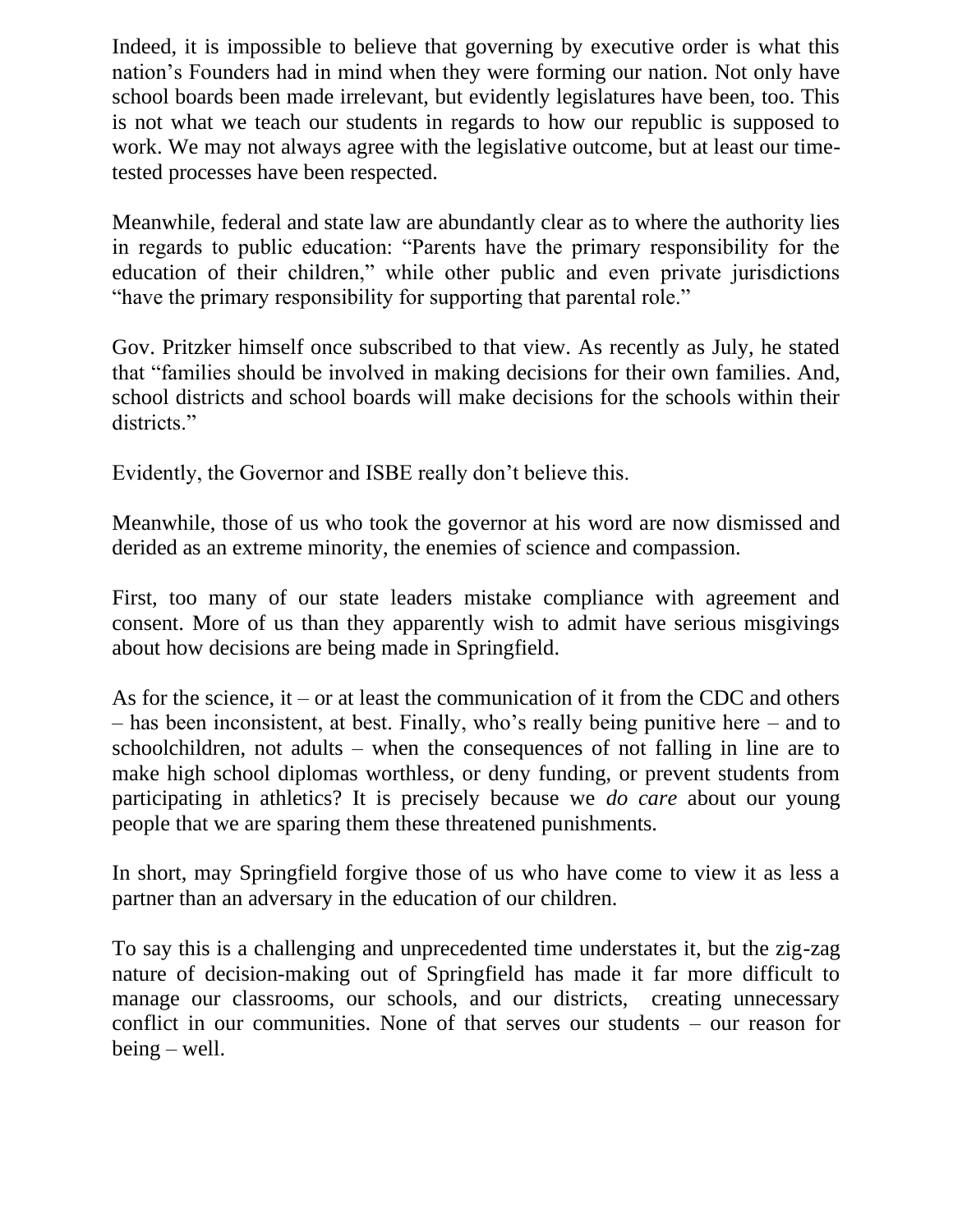It's not just about the pandemic. It's about *all* of the decisions that have been taken out of local hands by those who are all too distant from the resulting fallout. Enough is enough. Absolutely, it is the principle of the thing. Please, restore local control *and* accountability to our communities and those of us who know them best.

Respectfully,

Morton CUSD# 709 Dr. Jeff Hill, Superintendent and Morton District 709 Board of Education

Central Community High School District #71 Dr. Dustin Foutch, Superintendent and Board of Education

El Paso Gridley CUSD #11 Mr. Brian Kurz, Superintendent

Odell CCSD #435 Mr. Mark A. Hettmansberger, Superintendent and Board of Education

Taylorville CUSD#3 Mrs. Chris Dougherty, Superintendent and Board of Education

Meridian CUSD #101 Mr. Jonathan D. Green, Superintendent

Regional Office of Education #11 Dr. Kyle Thompson, Regional Superintendent

Midwest Central CUSD 191 Dr. Todd Hellrigel, Superintendent and Board of Education

Trico Community Unit District #176 Mr. Larry D. Lovel, Superintendent

Carlyle CUSD #1 Ms. Annie Gray, Superintendent and Board of Education

Central A&M Dr. DeAnn Heck, Superintendent and Board of Education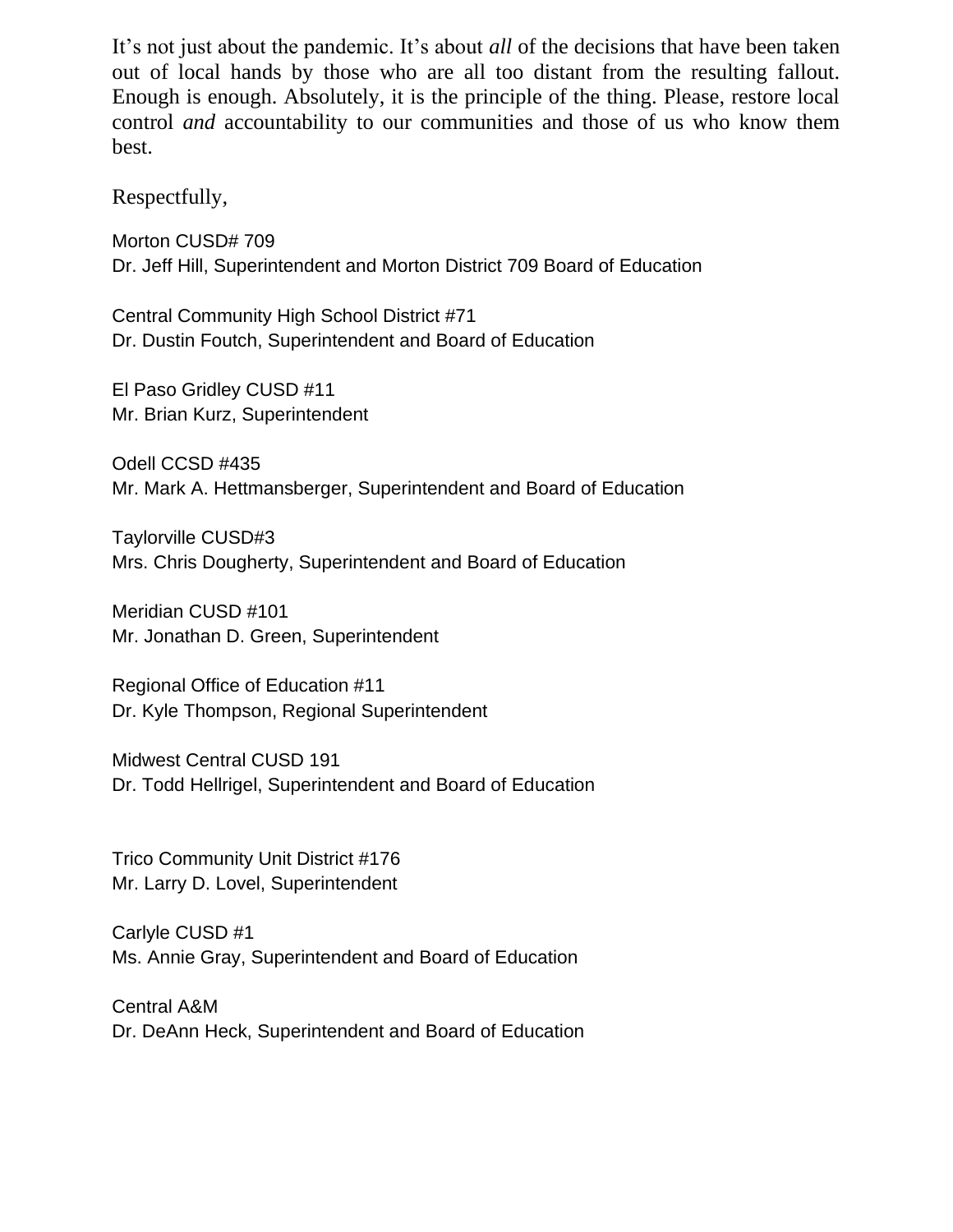Mt. Zion CUSD #3 Dr. Travis R. Roundcount, Superintendent and Board of Education

Damiansville ESD #62 Mr. Dustin E. Nail, Superintendent and Board of Education

Pana CUSD #8 Mr. Jason Bauer, Superintendent

Shelbyville CUSD #4 Mr. Shane Schuricht, Superintendent and Board Members: Abbie Ballard, Jake Hankins, Gary Hayden, Ellen Trainor and Scott West

Red Bud CUSD #132 Mr. Jonathan Tallman, Superintendent and Board of Education

Gardner South Wilmington High School #73 Mr. Josh DeLong, Superintendent and Gardner South Wilmington #73 Board of Education. South Central School District #401 Mr. Kerry Herdes, Superintendent and South Central Board of Education

Paris CUSD #4 Ms.Danette Young, Superintendent and Paris CUSD #4 Board of Education

Braceville Elementary School #75 Mr. Josh DeLong, Superintendent and Braceville Elementary School District #75 Board of Education

Nokomis CUSD #22 Dr. Scott E. Doerr, Superintendent and the following Board members: Mr. Chad Ruppert, Board President, Mr. Carl Kettelkamp, Board Members, and Mr. Denny Bauman, Board Secretary. Clifton Central CUSD # 4 Ms. Tonya Evans, Superintendent and Board of Education

Havana CUSD #126 Mr. R. Mathew Plater, Superintendent and Board of Education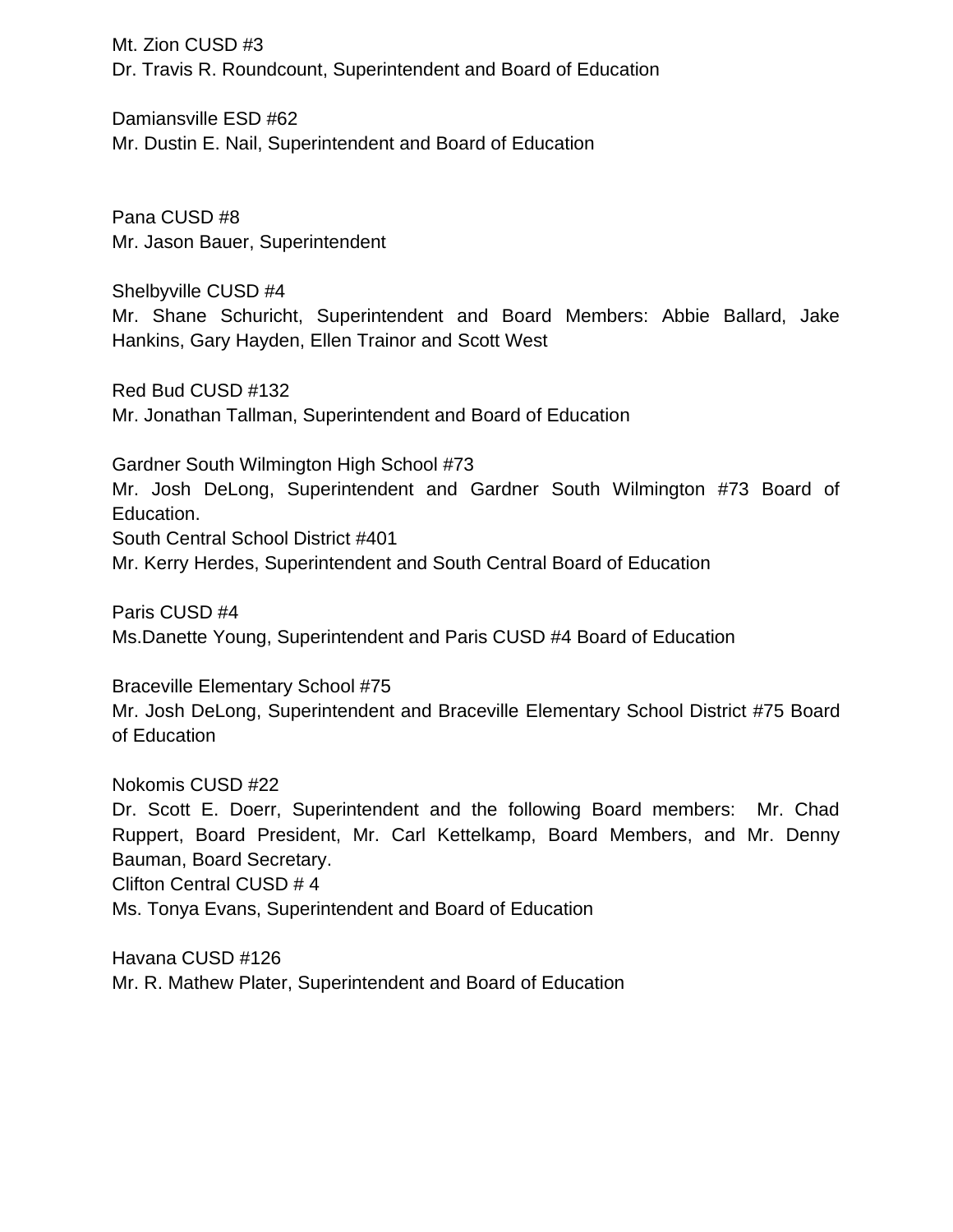Eureka CUSD #140 Mr. Robert Bardwel, Superintendent and Eureka CUSD 140 Board of Education

Freeburg Community High School District #77 Mr. Gregory Frerking, Superintendent

Woodlawn USD #209 Mr. Eric Helbig, Superintendent and Board of Education

Windsor CUSD #1 Mr. Erik Van Hoveln, Superintendent and Windsor CUSD #1 Board of Education

Cowden-Herrick CUSD #3A Mr. Seth Schuler, Superintendent and Cowden-Herrick Board of Education

Bartelso SD #57 Mr. Tom Siegle, Superintendent

St. Libory CSD #30 Dr. Thomas Rude, Superintendent

Mt. Pulaski CUSD #23 Mr. Fredrick A Lamkey, Superintendent and Mt. Pulaski Board of Education

Ridgeview CUSD #19 Mr. Erik Young, Superintendent and Board of Education

Flanagan-Cornell District #74 Mr. Jerry Farris, Superintendent and Flanagan-Cornell FC 74 Board of Education

New Berlin CUSD #16 Ms. Jill Larson, Superintendent and Board of Education

North Clay #25 Mr. Travis Wyatt, Superintendent and Board of Education

Benton Consolidated High School District #103 Mr. Benjamin Johnson, Superintendent

Marshall CUSD #C-2 Mr. Kevin Ross, Superintendent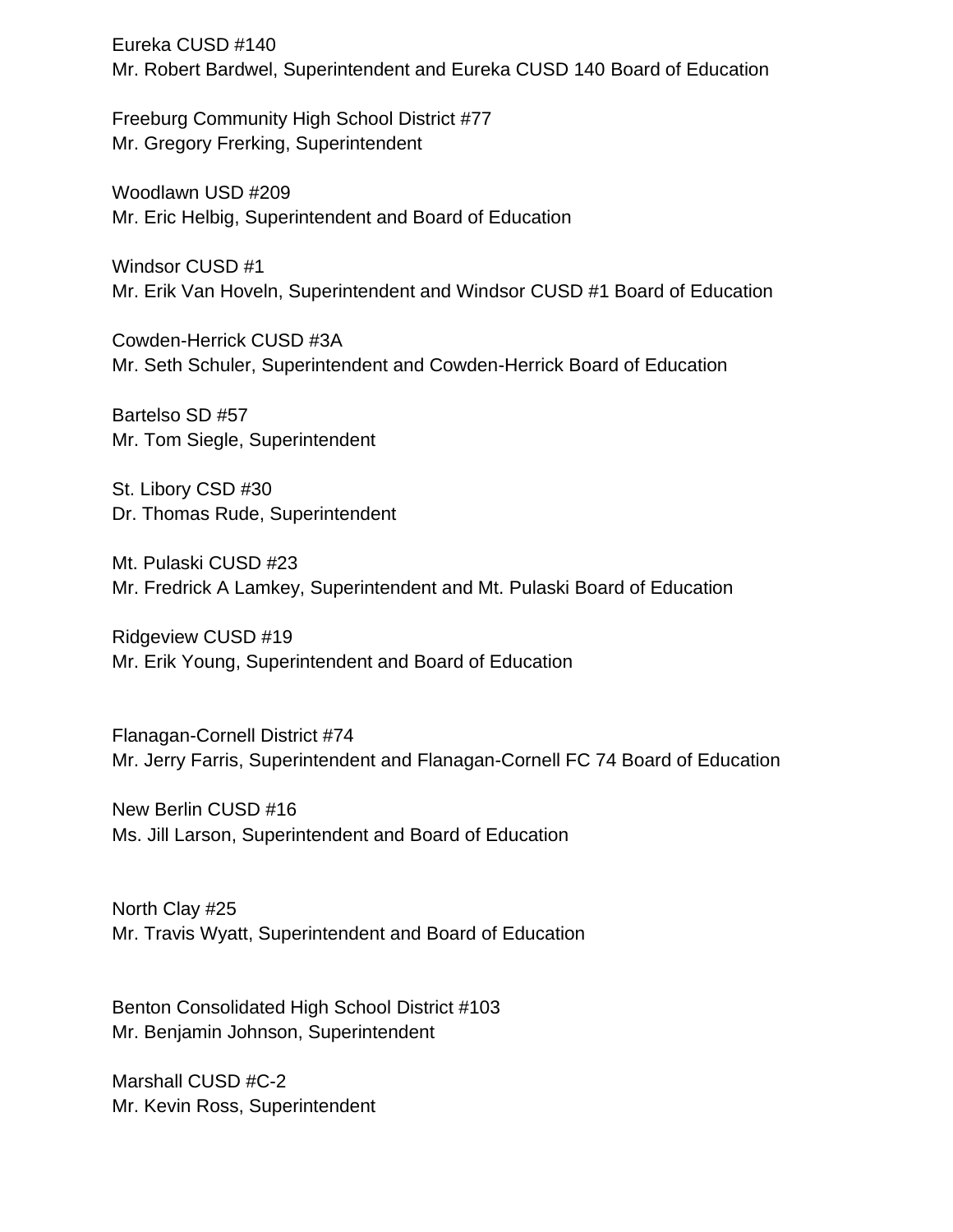Red Hill CUSD #10 Mr. Jakie Walker, Superintendent and Red Hill Board of Education

Community Unit School District #4 Mr. Scott D. Riddle, Superintendent and CUSD#4 Board of Education

Bourbonnais Elementary School District #53 Dr. Adam Ehrman, Superintendent

Vandalia C.U.S.D. #203 Dr. Jennifer Garrison, Superintendent and Board President Joe Lawson

Tremont CUSD #702 Mr. Sean Berry and Board of Education

Roanoke-Benson CUSD #60 Mr. Thomas Welsh, Superintendent and Roanoke-Benson Board of Education

ROE 21 Ms. Lorie LeQuatte, Regional Superintendent

Iuka Grade School CCSD #7 Mr. Sam Alli and Board of Education

Oakwood CUSD#76 Mr. Larry Maynard, Superintendent

Central City School #133 Mr. Tim Branon, Superintendent

Farmington Central CUSD #265 Dr. Zac Chatterton, Superintendent

Field Community CUSD #3 Mr. Wayne Stone, Superintendent

LeRoy CUSD#2 Mr. Gary Tipsord, Superintendent and LeRoy CUSD#2 Board of Education

Payson CUSD#1

Dr. Donna Veile and Board of Education: Lisa Schwartz, Vinson Sill, Chanse Barker, Clint Twaddle, Danelle Donley, and Denise Albsmeyer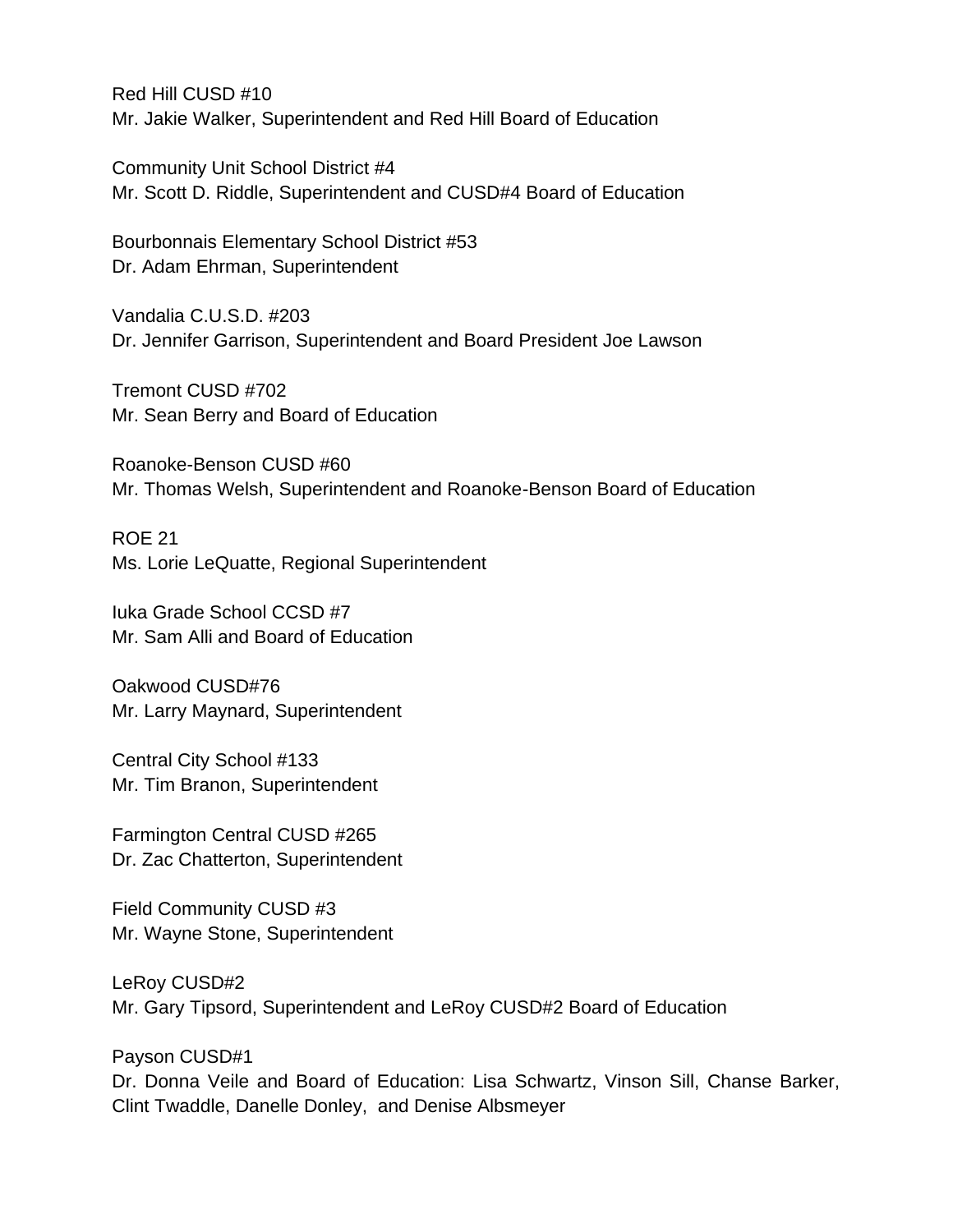Benton CCSD #47 Mr. Steve Smith, Superintendent

NeogaCUSD #3 Mr. Bill Fritcher, Superintendent

St. Elmo CUSD #202 Ms. Julie Healy, Superintendent and Board of Education

Okaw Valley CUSD #302 Mr. Kent Stauder, Superintendent and Board of Education

Mount Vernon Township High School #201 Ms. Melanie Andrews, Superintendent and Matthew Flanigan, Board President

Ramsey CUSD #204 Ms. Melissa Ritter, Superintendent and Ramsey Board of Education.

Teutopolis CUSD #50 Mr. Matthew Sturgeon, Superintendent

Sullivan CUSD #300 Mr. Ted Walk, Superintendent

Bluford USD #318 Dr. Shane Gordon, Superintendent

Mulberry Grove CUSD #1 Mr. Robert Koontz and Board of Education

Effingham CUSD #40 Mr. Mark E. Doan, Superintendent

Anna-Jonesboro CHSD #81 Mr. Rob Wright, Superintendent

Anna CCSD #37 Dr. Julie Bullard, Superintendent and Anna CCSD #37 Board of Education

Beecher City CUSD #20 Mr. Philip Lark, Superintendent and Board of Education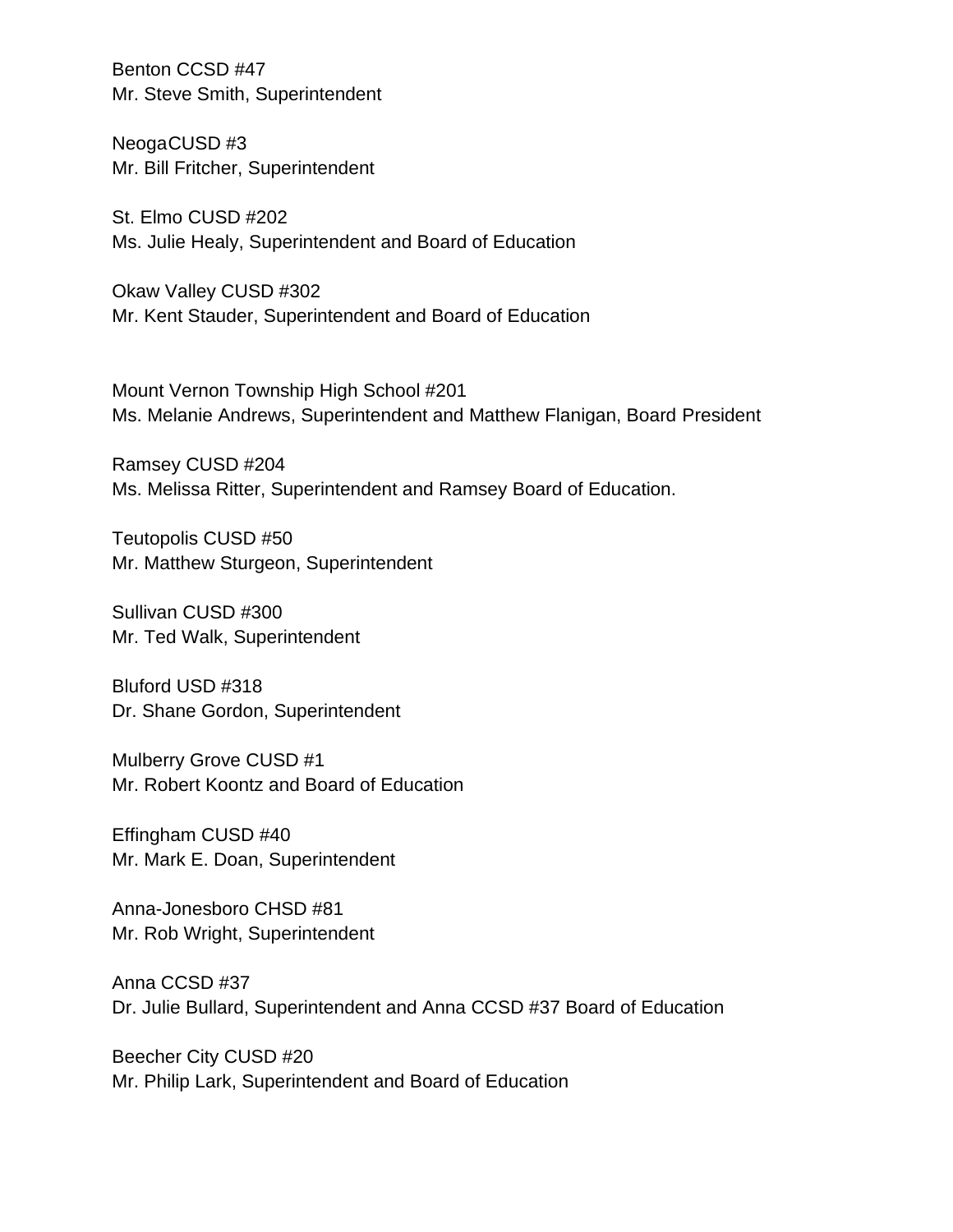ROE #13 Mr. Matt Renaud, Superintendent

Damiansville ESD #62 Mr. Dustin E. Nail, Superintendent and Damiansville ESD #62 Board of Education

Freeburg Community Consolidated District #70 Dr. Melanie Brink and Board of Education

Hutsonville CUSD #1 Ms. Julie Kraemer, Superintendent and Board of Education

Altamont CUSD #10 Mrs. Casey Adam, Superintendent

Gifford CCSD #188 Dr. Jay P. Smith, Superintendent

Salem Community High School #600 Dr. Brad Detering, Superintendent

Brownstown CUSD #201 Mr. Mike Shackelford, Superintendent and Board of Education

Prairie du Rocher CUSD #134 Mr. Rob Pipher, Superintendent

Calhoun CUSD #40 Ms. Andrea Lee, Superintendent

Delavan CUSD #703 Dr. Andrew Brooks, Superintendent

Scott-Morgan CUSD #2 Dr. Kevin Blankenship, Superintendent and Board of Education

Winchester CUSD #1 Dr. Kevin Blankenship and Board of Education

DeLand-Weldon CUSD #57 Ms. Amanda Geary, Superintendent and Board of Education